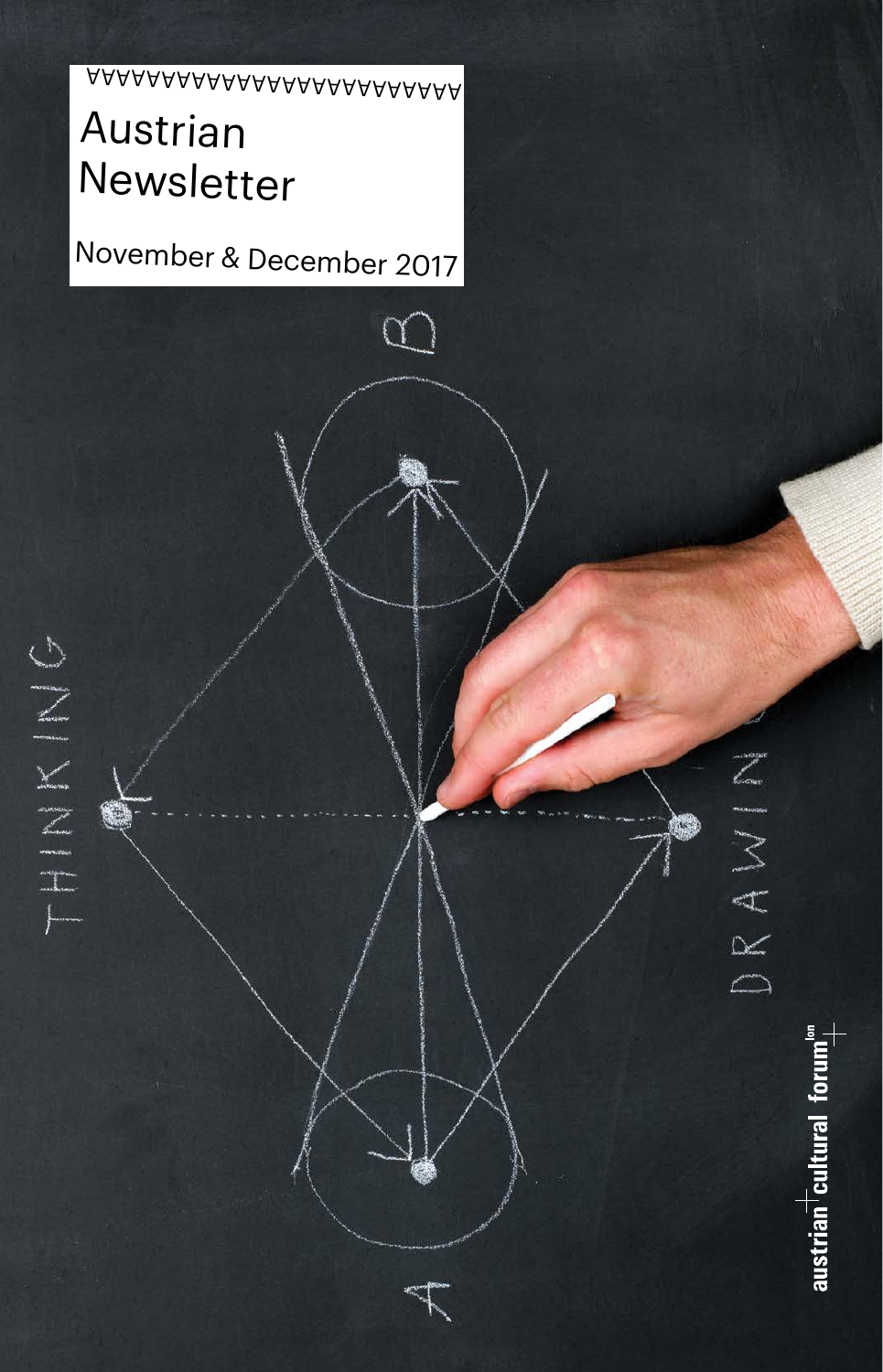#### AAAAAAAAAAAAAAAAAAAAAAAAA

#### AAAAAAAAAAAAAAAAAAAAAAAAA

# **Ongoing**



Benedict Drew, *Heads May Roll*, 2014

### Emotion + the Tech(no)body

#### *Visual Arts Until Friday 17 November, ACF London*

*Emotion + the Tech(no)body* considers our cultural and emotional attachment to data and the relationship of our bodies to technology. The exhibition includes work by Austrian and international artists working across sound art, experimental film, software programming, laboratory culture, sculpture, ephemeral art, instrument building, and post-internet art.

#### *Tracking Edith* at Leeds International Film Festival

November

*Film Wednesday 1 – Thursday 16 November, Leeds*

*Tracking Edith* tells the story of the socially engaged Austrian / British photographer Edith Tudor-Hart (née Suschitzky), who led a remarkable double life. When she wasn't working as a Soviet agent, she was taking photos of social deprivation, poverty and workers in London and Vienna. The documentary, directed by Peter Stephan Jungk, will be screened on the 13 & 15 November at Leeds International Film Festival.

[www.leedsfilm.com](http://www.leedsfilm.com)

### Hannah Logic 2007 – 2017

*Visual Arts Thursday 2 – Saturday 4 November, Doomed Gallery, London* 

Austrian documentary and fashion photographer Britta Burger presents a ten-year photographic portrait of her ex-assistant and close friend Hannah.



Still from *Tracking Edith*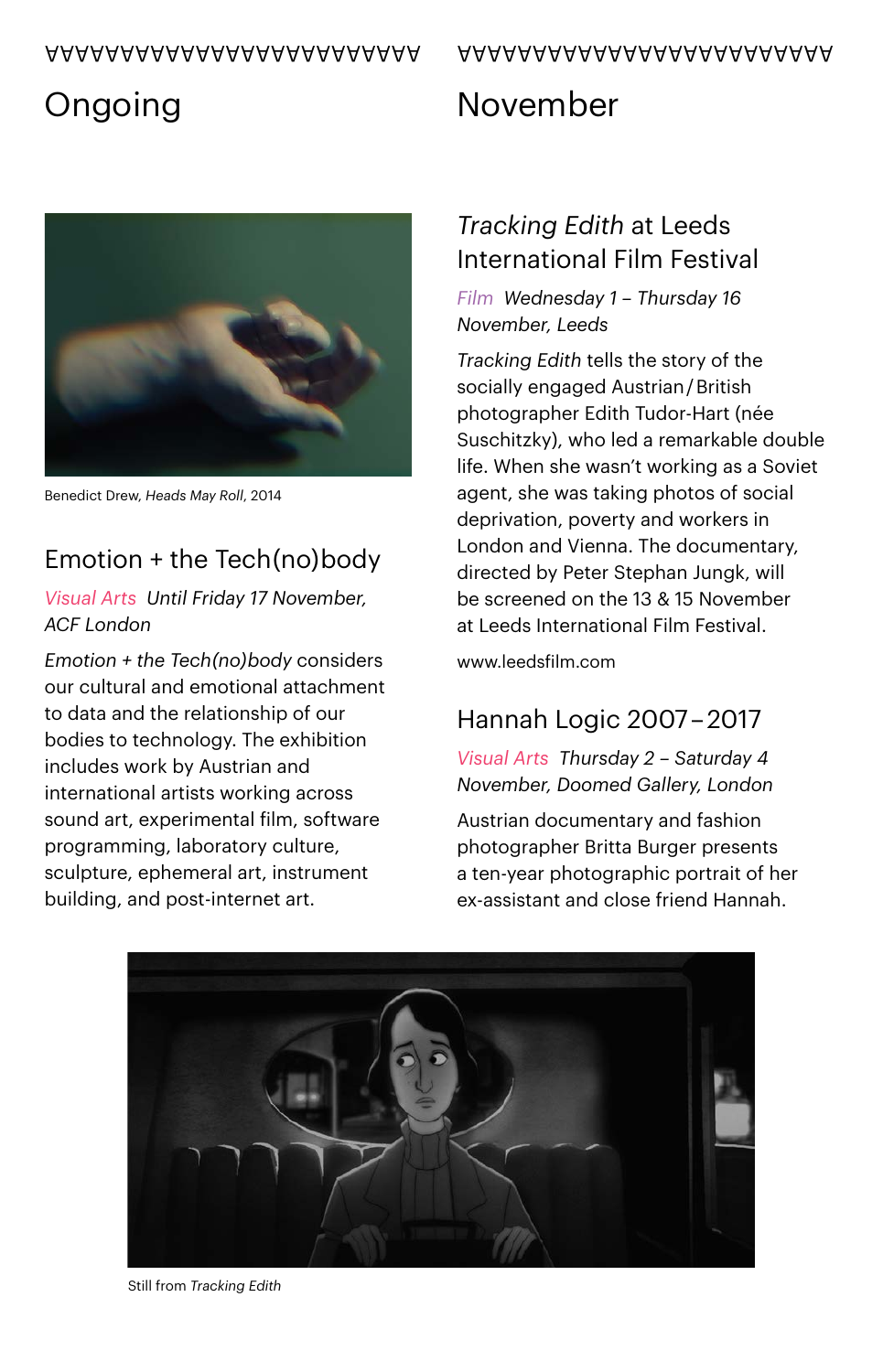![](_page_2_Picture_0.jpeg)

Georg Eckmayr's *A Landscape of Me*

The series of photographs, a mix of personal snapshots, intimate portraits and commissioned documentary and fashion stories, also chronicles the radical political and social changes that have transformed London in the last ten years.

Doomed Gallery, 65 – 67 Ridley Road, Dalston, E8 2NP [doomedgallery.wordpress.com/exhibitions](https://doomedgallery.wordpress.com/exhibitions/) 

![](_page_2_Picture_4.jpeg)

Britta Burger, *Hannah Logic*

### RCM Lunchtime Concerts: European Horizons

#### *Music Monday 6 & 20 November & 4 December, 1.05pm, ACF London*

Students of the Royal College of Music continue their series of lunchtime concerts every second Monday at the ACF London. The young musicians will explore European musical culture in all its dazzling variety.

### Georg Eckmayr's *A Landscape of Me* at BAFTA Aesthetica Short Film Festival

*Film Wednesday 8 – Sunday 12 November, York*

This annual festival celebrates independent film from around the world. Included in this year's selection is Georg Eckmayr's stop frame animation *A Landscape of Me*. The film incorporates designs by emerging Austrian fashion designers and was commissioned as part of the annual programme of AUSTRIANFASHION NFT

[www.asff.co.uk](http://www.asff.co.uk)

### Podium Discussion: Social Justice through Culture

#### *Conference Thursday 9 November, 6.30pm, ACF London*

Join academics and practitioners for an in-depth discussion on a highly relevant, yet under-explored topic. The symposium asks what contributions the cultural sector can and should make around agendas of inclusion, equality and social change. After providing critical perspectives on the topic, author and cultural management specialist Leonie Hodkevitch and cultural leadership researcher Jon Price invite the audience to discuss challenges and ideas.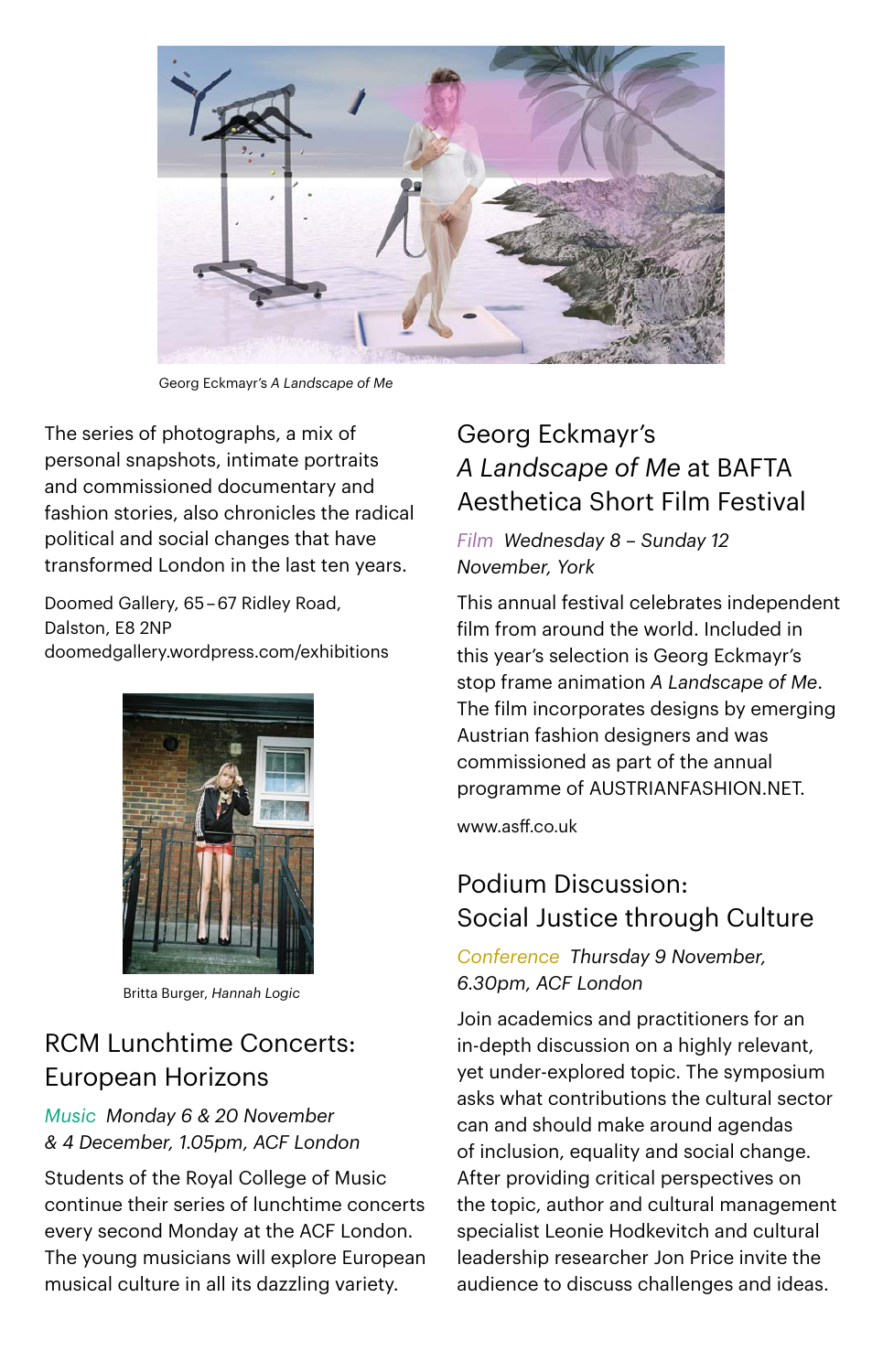### Translecture: Nikolaus Gansterer and Khadija von Zinnenburg Carroll

*Performance Friday 10 November, 7pm, ACF London* 

Nikolaus Gansterer's Translectures are performances which bring into question how far a drawing can become a tool of communication. Specially devised in response to the exhibition *Emotion + the Tech(no)body*, Gansterer presents a new collaboration with Australian / UK writer, academic and artist Khadija von Zinnenburg Carroll, author of *Art in the Time of Colony*.

### Illuminations III: Peter Handke

*Literature Wednesday 15 November, 7pm, ACF London*

This series invites artists, writers and poets to make new work responding to the works or life of celebrated Austrian writers.

As one of the world's foremost novelists, playwrights and poets, Peter Handke's body of work is a question to the entire consciousness of post-war Europe. Wholly singular, often particularly divisive, his work has been a beacon of critical and prolific experimentation. The event will feature new work by Sam Rivere, Verena Duerr and SJ Fowler.

### The Taylor Wessing Photographic Portrait Prize 2017

*Visual Arts Thursday 16 November – 8 February 2018, National Portrait Gallery, London*

This leading international competition celebrates and promotes the very best in contemporary portrait photography. The exhibition features photographers shortlisted for the prize including

Austrian photographer Kurt Hörbst and his series *People Scans*.

National Portrait Gallery, St Martin's Place, London WC2H 0HE; [www.npg.org.uk](http://www.npg.org.uk) 

![](_page_3_Picture_12.jpeg)

Kurt Hörbst, *People Scans*

#### Mario Rom's Interzone and Namby Pamby Boy

#### *Music Friday 17 November, 8pm, Vortex Jazz*

Jazz trumpeter Mario Rom showcases a new generation of Austrian talent at this year's EFG London Jazz Festival. His trio, which also includes Lukas Kranzelbinder and Herbert Pirker, will perform together with the Austrian break-out band Namby Pamby Boy (saxophonist Fabian Rucker, pianist Philip Nykrin and drummer Andreas Lettner).

Vortex Jazz Club, 11 Gillett Square, London, N16 8AZ; [www.vortexjazz.co.uk](http://www.vortexjazz.co.uk)

![](_page_3_Picture_18.jpeg)

Mario Rom's Interzone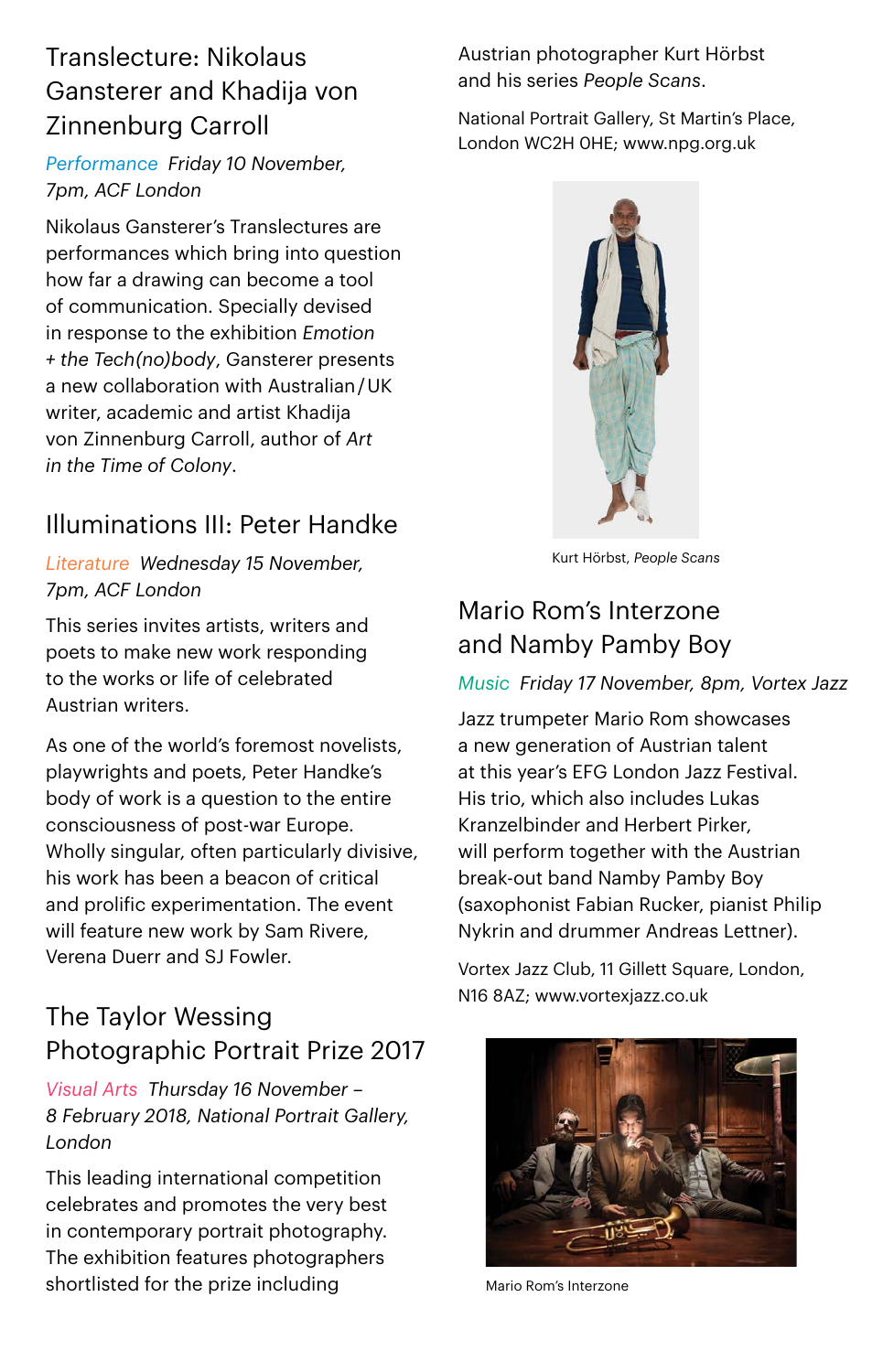### Austrian films at Fringe!

#### *Film Friday 17 & Saturday 18 November, London*

Fringe! Queer Film & Arts Fest showcases an eclectic mix of films. Händl Klaus' feature *Tomcat* (Kater) combines gorgeous cinematography and masterful performances with Haneke-esque suspense. *Uprooting Ghosts: A Queer 'Fantasia on national themes'* by Rafal Morusiewicz is a mash-up work of experimental re-searching which unearths the frenetic, oppressive mood of political and social realities in 1952 – 1989 Poland and Hungary.

*Tomcat*, Friday 17 November, Castle Cinema, 64 – 66 Brooksby's Walk, London E9 6DA

*Uprooting Ghosts*, Saturday 18 November, 5pm, Hackney Showroom, Hackney Downs Studios, Amhurst Terrace, London E8 2BT

[fringefilmfest.com](http://fringefilmfest.com)

![](_page_4_Picture_6.jpeg)

*Kater*, from Fringe! Festival

### Prelude to New Music

#### *Music Thursday 23 November, 7pm, ACF London*

Students from the University of Graz will perform a programme of new music compositions by Matthew Shlomowitz, Vinko Globokar and Bernhard Lang. This is a wonderful opportunity to experience new compositions from Austria and we hope this will be the prelude to a new institutional partnership promoting Austrian new music and exchange with UK musicians and composers.

# Erwin Uhrmann Readings

*Literature Tuesday 21, 7pm, ACF London, Thursday 23, Bath & Wednesday 29 November, St Andrews*

Austrian writer Erwin Uhrmann tours the UK this autumn to present and read from his novel *Ich bin die Zukunft* (I am the Future). Called a 'literary masterpiece' by Literaturhaus Wien, the novel deals with the challenges of climate change. the escape from everyday life and the breakdown of civilization. All readings will be open to the public and held in German and English, followed by an open discussion with the author.

![](_page_4_Picture_14.jpeg)

Erwin Uhrmann, © Julian Tapprich

## Ensemble PHACE + Laura Bowler at Huddersfield **Contemporary**

#### *Music Friday 24 November, 10pm, Huddersfield*

Celebrated Austrian contemporary music ensemble PHACE return to Huddersfield to perform a new commission *FFF* with UK composer / performer Laura Bowler. The piece explores the fight or flight mechanism, drawing parallels between the primal, animalistic mechanism of fight or flight and contemporary society's engagement with politics through the passive online ether (flight) and the recent resurgence in protest marches and political activism (fight).

Bates Mill Blending Shed, Colne Road, Huddersfield, West Yorkshire HD1 3ER [hcmf.co.uk](http://hcmf.co.uk)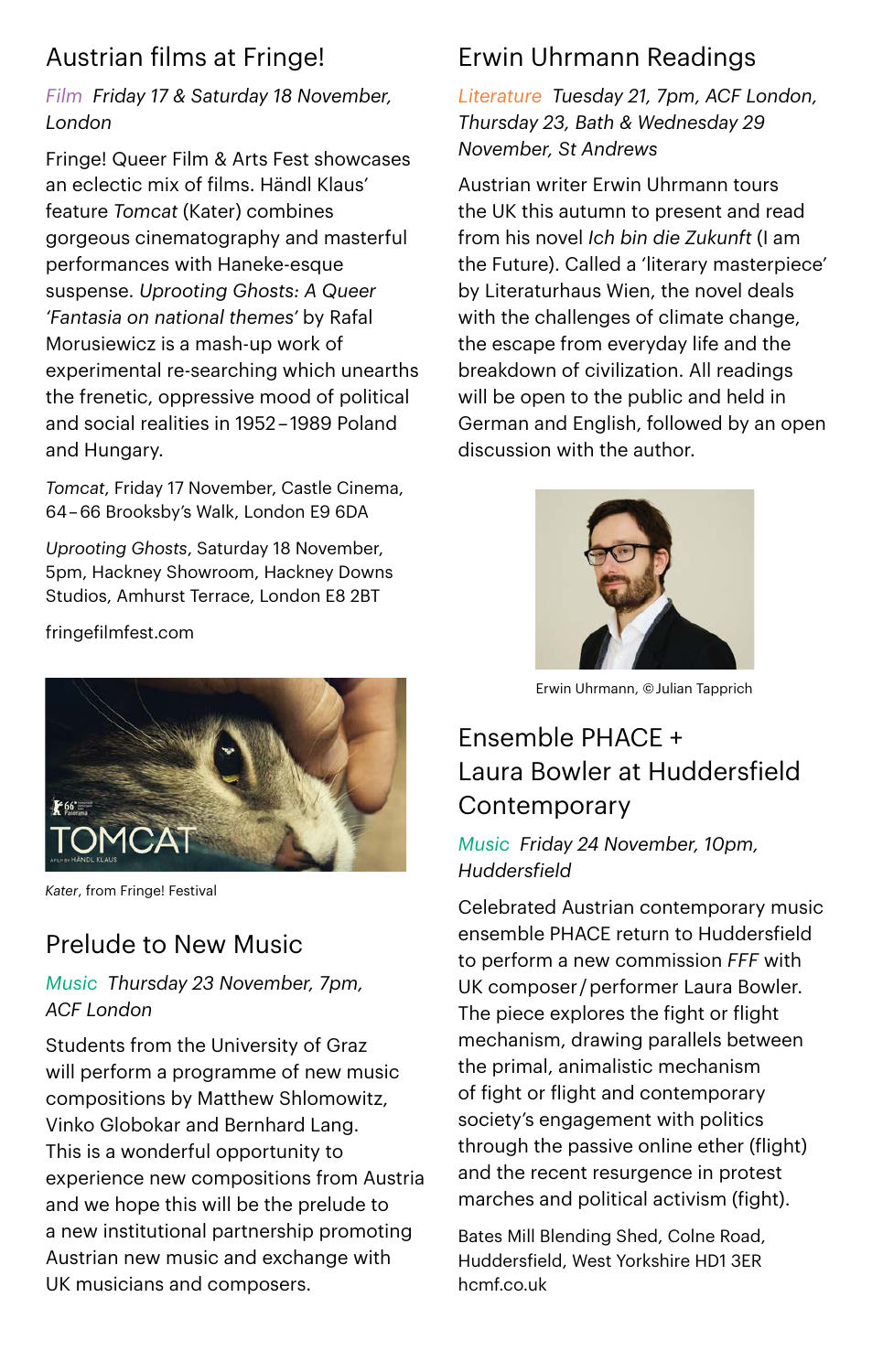### A Home Lost – A New Life Found? Kindertransport: Experience and Fiction

*Conference Friday 24 November, 6 – 8pm, University of London*

The Kindertransport enabled nearly 10,000 child refugees to flee from Nazi-occupied territories to the UK between 1938 and 1939. This event brings together Kindertransportee Ruth Barnett and Ursula Krechel, the German author whose novel *Landgericht* is based on documents detailing Barnett's family story (it won the German Book Prize in 2012). The evening provides an opportunity to take part in a discussion with Barnett and Krechel as well as experts on the history and memory of the Kindertransport and its mediation in fiction.

Senate House, University of London, Malet Street, London WC1E 7HU, Room 104

### 'So this is the Strong Sex' Women in Psychoanalysis

*Visual Arts Wednesday 29 November – Sunday 4 February 2018, Freud Museum London*

The exhibition at the Freud Museum London, presented in collaboration

![](_page_5_Picture_7.jpeg)

with the Sigmund Freud Museum in Vienna, explores the lives and work of a number of women from the early history of psychoanalysis.

Freud Museum London, 20 Maresfield Gardens, London NW3 5SX [www.freud.org.uk](http://www.freud.org.uk) 

![](_page_5_Picture_10.jpeg)

The Western Railway Station in Vienna, Austria 1953, © Erich Lessing

#### Lessing Presents Lessing

*Visual Arts Private View: Thursday 30 November, 7 – 9pm, ACF London Exhibition continues until Friday 23 February 2018*

Erich Lessing is among Austria's most celebrated photographers. He is a chronicler of the post-war era, has documented major political events, capturing the protagonists with his camera in an inimitable manner. As a Jewish child in Vienna, Lessing experienced persecution and the expulsion of his family from their home. After his return to Austria in 1945 he became a photo reporter for Associated Press and a member of Magnum Photos. This unique exhibition, curated by the photographer's daughter Hannah Lessing and Danielle Spera, director of the Jewish Museum Vienna, offers a very personal insight into the work of a great photographer.

Athena, Freud Museum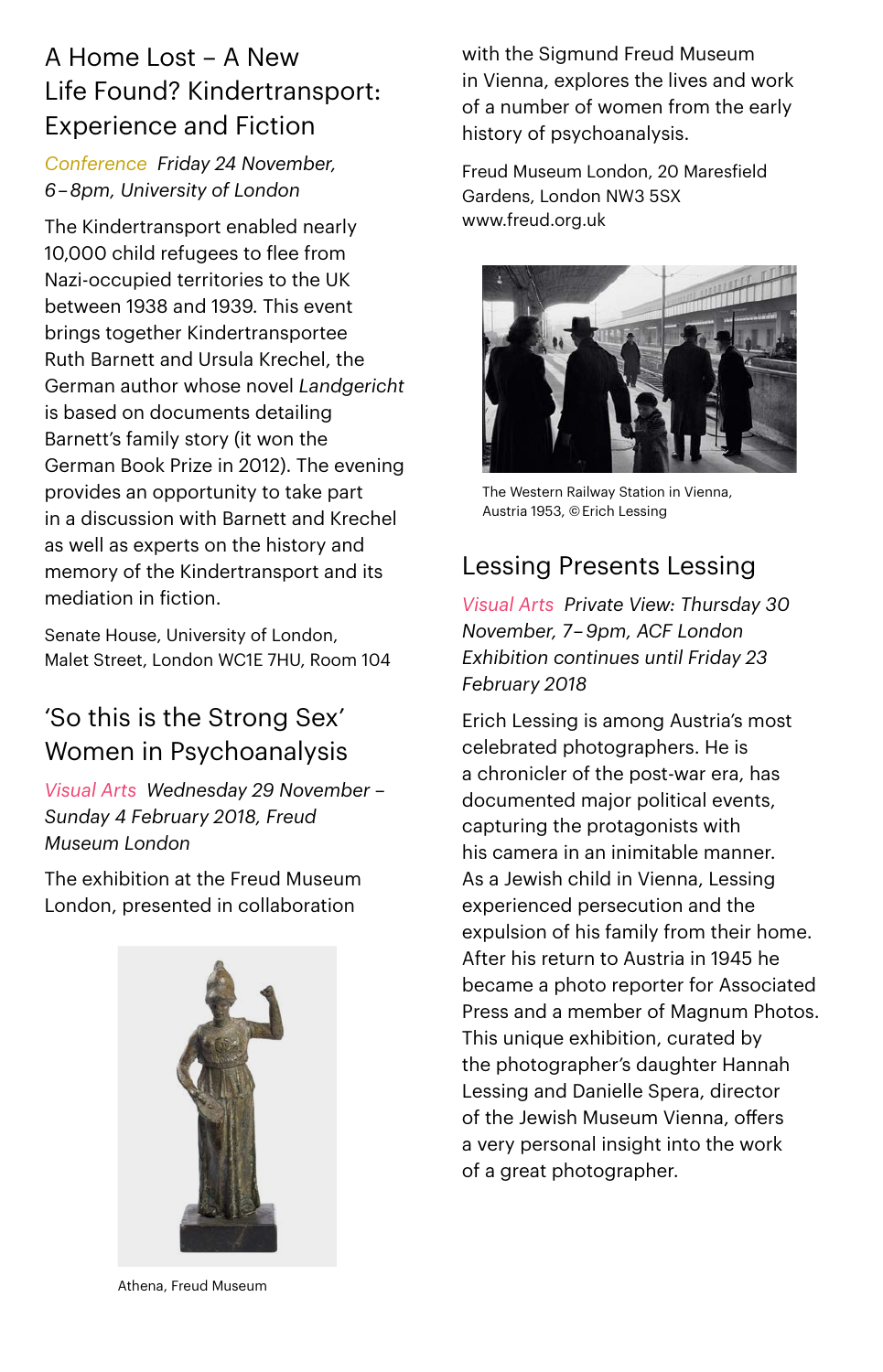# December

#### Devising Interactive or Audience-centric Performance Workshop

#### *Theatre Friday 1 & Saturday 2 December, ACF London*

The ACF hosts a special workshop with theatre companies fanSHEN (UK) and Play:Vienna. By utilising new technologies, they create playful productions, more like an art installation or game designs. In this two-day practical workshop they will share the processes they use to make audiencecentric experiences and interactive performances. Booking necessary.

### Concert: Vienna Calling

*Music Sunday 10 December, 3pm, Royal College of Music London*

In this unique collaboration with the University of Music and Performing Arts Vienna (MDW), state-of-the-art technology meets composition in astounding style. Musicians in London and Vienna perform four world premieres together, connected through the internet. This is made possible by LOLA, a live-streaming software. In addition to the world premieres,

music by Georg Friedrich Haas and Schoenberg's rarely heard Ode to Napoleon will be performed.

Amaryllis Fleming Concert Hall, RCM London [www.rcm.ac.uk](http://www.rcm.ac.uk)

### Evi Wohlgemuth Memorial Lecture: Cultural Identity: A Unifying or Divisive Factor in Europe – or Both?

#### *Talk Monday 11 December, 7pm, ACF London*

In partnership with the Centre for German-Jewish Studies at the University of Sussex, the ACF London presents this lecture series in memory of Vienna-born Evi Wohlgemuth. This year's lecture will be given by former diplomatic editor of *the Guardian*, Hella Pick, who will be discussing the influence of the concept of cultural identity and whether it plays a unifying or rather dividing part in Europe.

### Tricky Women

#### *Film Tuesday 12 December, 5pm, Freud Museum London*

The Freud Museum London hosts a special animated film evening featuring a selection of animated short films by female filmmakers to accompany their exhibition *'So this is the Strong Sex' Women in Psychoanalysis* at the Freud Museum London. The films were first screened

![](_page_6_Picture_16.jpeg)

Tricky Women: Taipei Recyclers by Nikki Schuster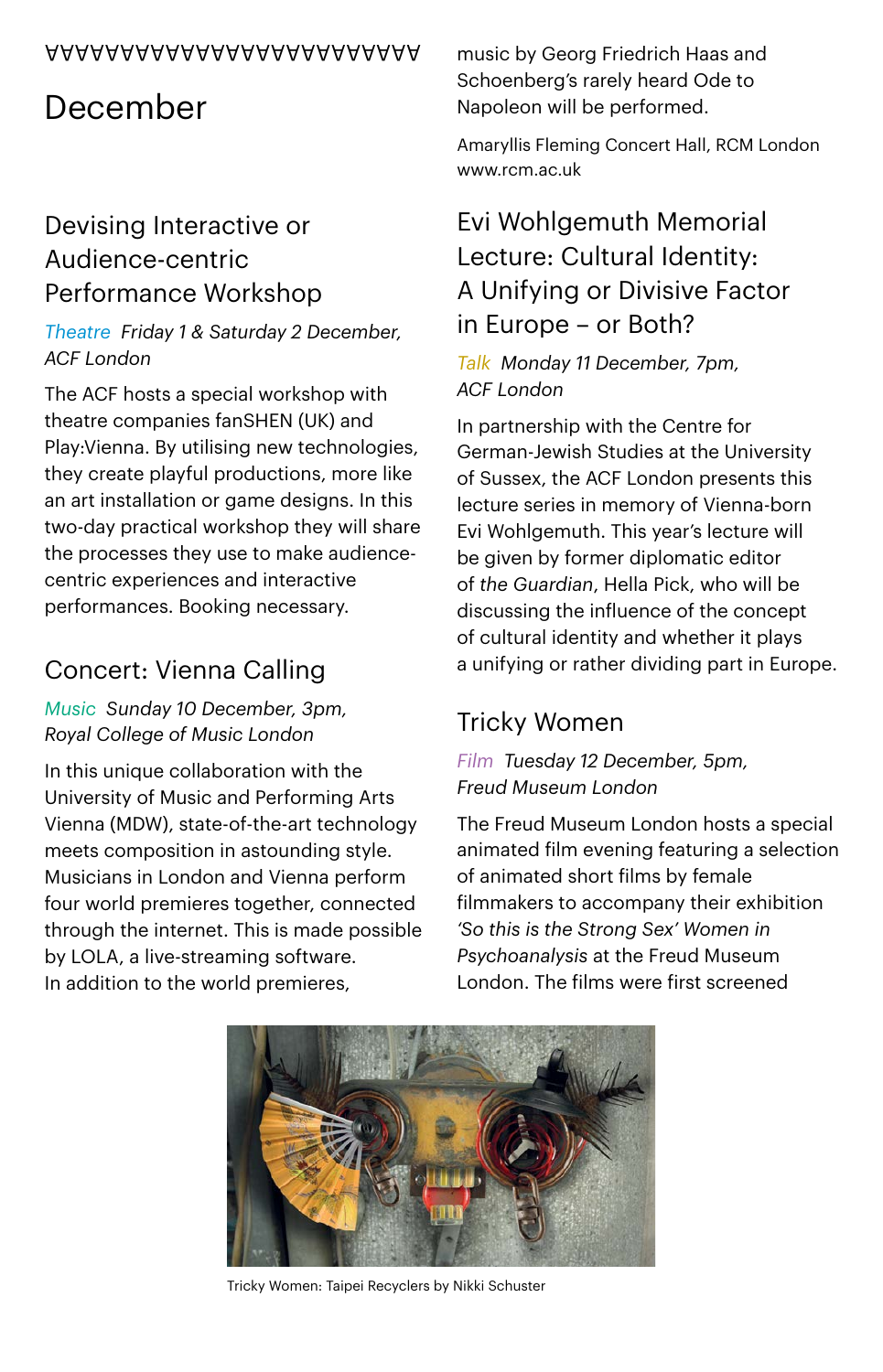at the Tricky Women International Animation Film Festival in Vienna.

Freud Museum London, 20 Maresfield Gardens, London NW3 5SX [www.freud.org.uk](http://www.freud.org.uk)

#### Staged Reading: Homo Halal by Ibrahim Amir

#### *Theatre Thursday 14 December, 7pm, ACF London*

Nothing is certain in this bold, surreal dark comedy, least of all the idea that in the Europe of the near future we'll all be one big happy family. This searingly honest new play from Syrian-Austrian writer Ibrahim Amir was developed over two years with refugees and activists.

We are delighted that the author Ibrahim Amir will attend the reading presented by the Actors Touring Company.

![](_page_7_Picture_6.jpeg)

Die Kürbel, *Three Centimetres*

### **ACF Junior**  Children's Puppet and Object Theatre

#### *Theatre Saturday 16 December, 2pm, ACF London*

Take a handful of yard sticks and watch them come alive to music. *Three Centimetres* is a story of friendship and the places Tiri and Tabiri discover – the lighthouse garden, the ship at sea, the spring meadow. This object theatre for children and adults is followed by a workshop in which everyday objects and materials are used to build pictures Athena, Freud Museum and characters. Suitable from 4 years.

# **CineClub**

### Guardians of the Earth

#### *Thursday 2 November, 7pm, ACF London*

After 21 years of continuous failure in UN climate change negotiations, 195 nations and 20,000 worldwide negotiators met in Paris in a last attempt to save our planet. This milestone in human history was recently undermined by President Trump's withdrawal of the United States from the agreement. Filip Malinowski's documentary gives behind-closed-doors insight into the negotiations and reveals the clash of forces that shape our future: national self-interest against destruction of whole countries, rich versus poor, victims against profiteers.

Austria, 2017, 80 mins, English, German and French with English subtitles, directed by Filip Antoni Malinowski

#### Stefan Zweig Season

#### A Promise

*Wednesday 8 November, 7pm, ACF London*

This romantic period drama set in Germany on the eve of WWI is based on Zweig's novel *Journey into the Past* and features a star-studded cast including Rebecca Hall, Alan Rickman, Richard Madden and Maggie Steed.

France, 2013, 95 mins, English, directed by Patrice Leconte

![](_page_7_Picture_21.jpeg)

Still from *A Promise*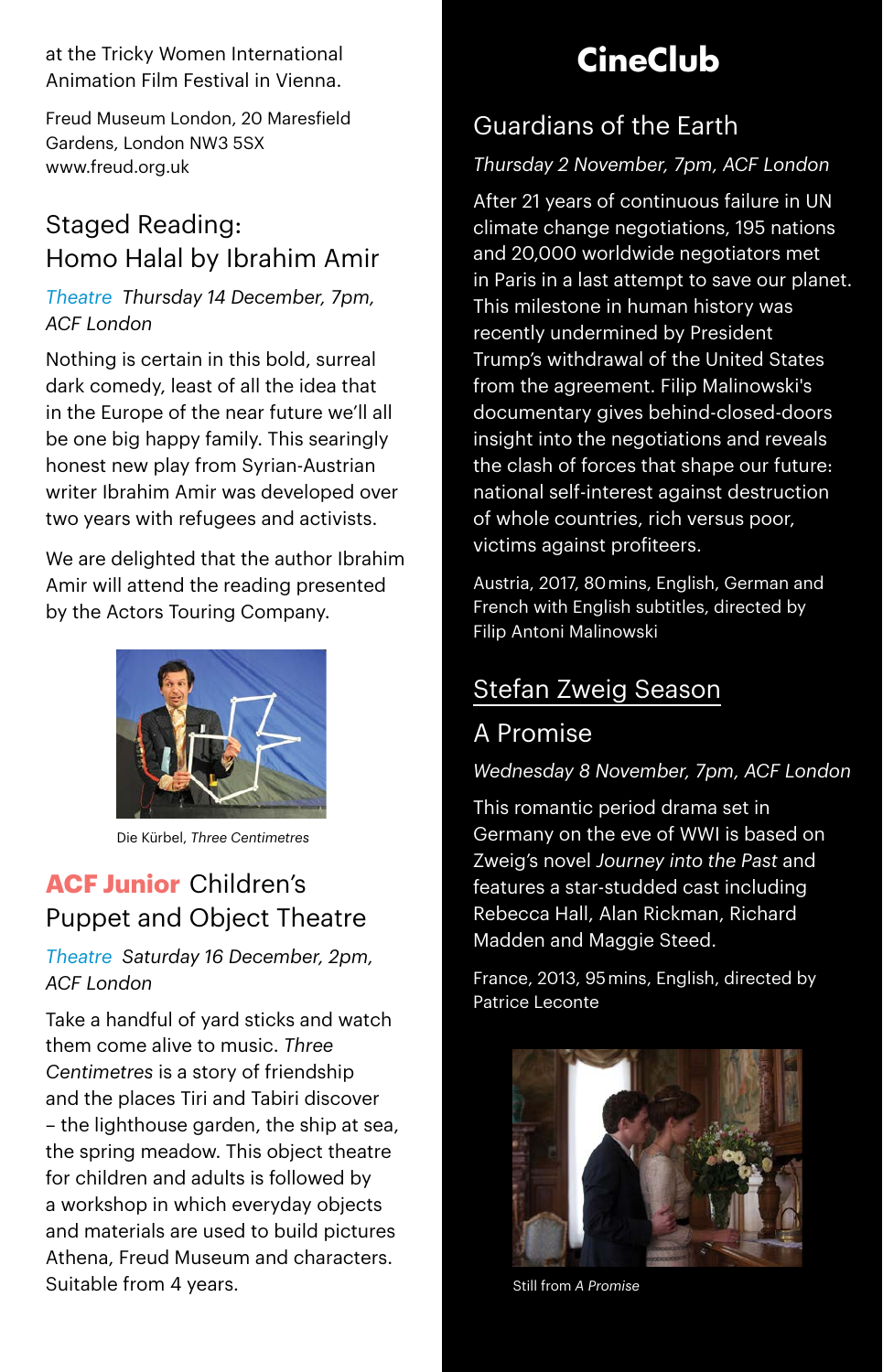### Farewell to Europe

#### *Wednesday 13 December, 7pm, ACF London*

Our year-long Stefan Zweig series draws to a close with the screening of *Farewell to Europe*. The film charts the Austrian writer's years of exile from Buenos Aires to New York and Brazil, alongside his inner struggle for the 'right attitude' toward the events in war-torn Europe, and his search for a new home.

The screening is presented in partnership with the Goethe Institute London.

Austria, Germany & France, 2016, 106 mins, German, English, Portuguese, French, Spanish with English subtitles, directed by Maria Schrader

![](_page_8_Picture_5.jpeg)

Still from *Zweig – Farewell to Europe*

#### Helmut Berger Season

Our November – December mini season is dedicated to Helmut Berger, one of Austria's most notorious international screen stars of the 1960s & '70s. Beautiful and demonic, glamorous and tragic at the same time, Berger has starred alongside Elizabeth Taylor, Burt Lancaster, Michael Caine and Romy Schneider. He has been cast and directed by Luchino Visconti, Francis Ford Coppola and Andy Warhol to name a few. While his acting career includes more than 50 films to date, our mini season will focus on his iconic body of work from the 1970s.

### Dorian Gray

#### *Thursday 16 November, 7pm, ACF London*

Helmut Berger stars as the dandy who sells his soul for eternal youth in the film adaptation of Oscar Wilde's novel *The Picture of Dorian Gray*.

UK, 1970, 93 mins, English, directed by Massimo Dallamano

#### Ludwig

#### *Part I: Wednesday 22 & Part II: Tuesday 28 November, 7pm, ACF London*

Visconti's epic four-hour period drama *Ludwig* will be screened over two nights. Helmut Berger stars as mad King Ludwig alongside Romy Schneider as Empress Elisabeth and Trevor Howard as Richard Wagner.

USA, 1973, 238 mins (Part I: 126 mins / Part II: 112 mins), English, directed by Luchino Visconti

![](_page_8_Picture_17.jpeg)

*Ludwig,* film poster

### A Romantic English Woman

#### *Tuesday 5 December, 7pm, ACF London*

What is real and what is fiction? Michael Caine stars as Lewis, an English novelist with writer's block who suspects his wife (Glenda Jackson) of having an affair with a German drug-dealing poet played by Helmut Berger.

UK, 1975, 116 mins, English, directed by Joseph Losey